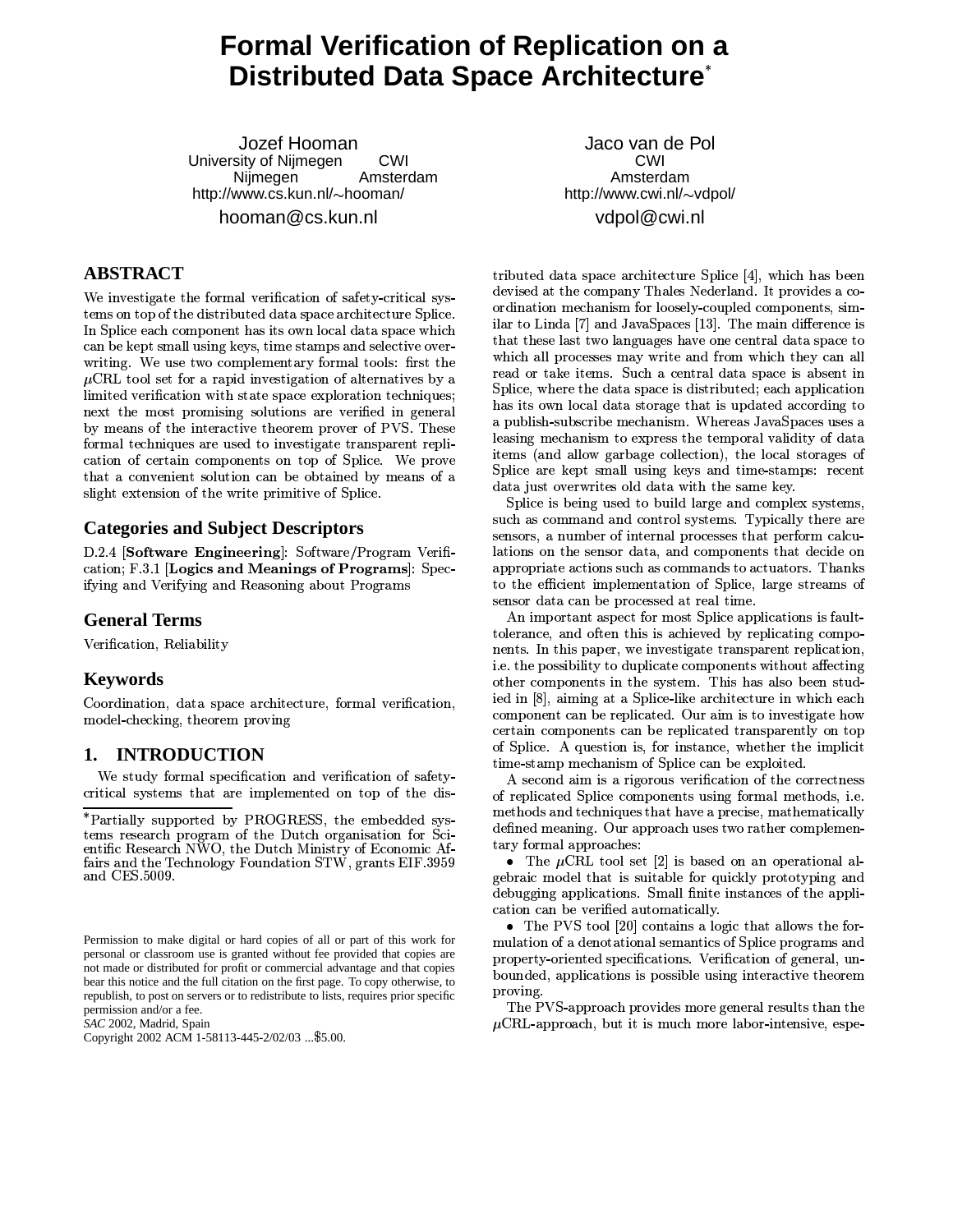cially when there are still many errors in the application. Hence we apply this approach after a good intuition has been obtained using  $\mu$ CRL.

To be able to apply our tools to the verification of Splice systems, we need a formal semantics of Splice. Several formalizations of (fragments of) Splice already exist. We mention work on the process algebra SPA [9], the  $\mu$ CRL tool set [10, 21] and a formalization in the higher-order logic of the theorem prover PVS [3]. Related work on the operational semantics of Linda and JavaSpaces has been presented in [6]. A comparison between various shared data space versions was given in [5].

Our semantic models of Splice are based on the models described in  $[3, 21]$ . They are less detailed than  $[10]$  in order to facilitate verification. Moreover, the semantics presented here is based on more recent information about the use of keys and time-stamps.

This paper is structured as follows. In section 2 we give an informal description of our research. The  $\mu$ CRL-approach and the PVS-approach are presented in sections 3 and 4, respectively. Concluding remarks can be found in section 5. We refer to [18] for more details.

#### **INFORMAL OVERVIEW**  $2.$

In section 2.1 we introduce the main concepts of Splice and some details of the underlying implementation. Section 2.2 describes a small application that is used as a case study. Our formal approaches are briefly introduced in section 2.3. The general results of our study are presented in section 2.4.

#### $2.1$ **Splice**

The Splice architecture provides a coordination mechanism based on a publish-subscribe paradigm. Producers and consumers of data are decoupled; they need not know each other, but communicate indirectly via the Splice primitives, basically read- and write-operations on a distributed data space. This makes it possible to add and remove components at run-time. The data space is distributed in the sense that each component maintains its local version of the data space. Read requests from an application process are served from this local storage.

Looking at the implementation of Splice, each application component has an agent that takes care of the communication between components. When an application process writes a data item of a particular sort, the corresponding agent forwards this item asynchronously via some underlying network to all agents of processes that subscribed to this sort. There are no assumptions on message delay, so items may arrive at the agents in different order. Each agent uses received items to update its local storage, as described below, where it might be read by its application.

To explain the update mechanism of local storages, we first describe the entries in the data storage. Each entry consists of three parts: a key, a value and a time stamp. In each local data space, there will be at most one item with a given key. When an application writes a (key, value) pair, its local agent adds the current *local* clock value to obtain a (key, value, time stamp) triple. This triple is sent asynchronously to all subscribed agents.

Next assume that a (key, value, time stamp) triple arrives at some other agent. If no item with the same key exists, the triple is simply added to the local data space. Otherwise, the item with the same key is overwritten by the new item,

*provided* the new item is strictly newer than the current item in the local data space, as indicated by their respective time stamps. This prevents data items to be overwritten by older items that suffered from a large network delay.

An application can read items satisfying certain queries. It is, for instance, possible to read a value with a given key. Reads can be either blocking or non-blocking (possibly with some time-out). Also, Splice admits both destructive and non-destructive read. In the former case, an application process can read each data item only once. As opposed to the global "take" operation of JavaSpaces, this destructive read only operates on the local data space. Note that an item cannot simply be removed, because it is still needed by the agent to check whether arriving data items are newer than this item.

Our formal model mainly contains the features of Splice that were needed for our case study (see section 2.2). We did not model, for instance, time-outs on read operations, synchronization of local clocks, the (dynamic) publish/subscribe mechanism, dynamic reconfiguration, data sorts, and different kinds of data such as persistent and context data.

### 2.2 The Case Study

As a case study, we consider a simple system with three types of components:

• Producer: provides data (with key input) to the rest of the system. It can be seen as an abstraction of sensors such as radar, thermometer, altitude measurement device, etc., that provide the system with an approximation of the physical reality.

• Transformer: performs internal data computations; here data with key input is simply transformed into data with key output. In reality, some computation on data is performed, such as computing tracks out of plots, making an hypothesis about future movement of objects, etc.

• Consumer: reads data with key output and forwards it to the external environment. In a real system, this component might include decision making, leading to commands to external devices such as motors, pumps, screens, etc.

Although abstracting from internal computations makes the example quite simple, it represents a typical Spliceapplication in which replication is relevant. The aim is to obtain a higher degree of fault-tolerance by replicating the transformer; the system becomes more robust against crashes of transformers and against network errors. We try to do this transparently, without modifying producer and consumer.

### 2.3 Formal Methods

In this section we give the main ideas of our formal approaches. Details can be found in subsequent sections.

### $2.3.1 \quad \mu$ CRL

In the  $\mu$ CRL approach, Splice is modeled operationally, by expressing the agents and the network in a form of process algebra. This leads to a Splice component. Next also producer, transformer and consumer are modeled as a term in process algebra. Then the aim is to show that the system Splice || Producer || Transformer || Consumer is equivalent (in some well-defined way) to Splice | | Producer | | Transformer || Transformer || Consumer.

In this approach, it is difficult to split up the verification task; the whole system, with all components, has to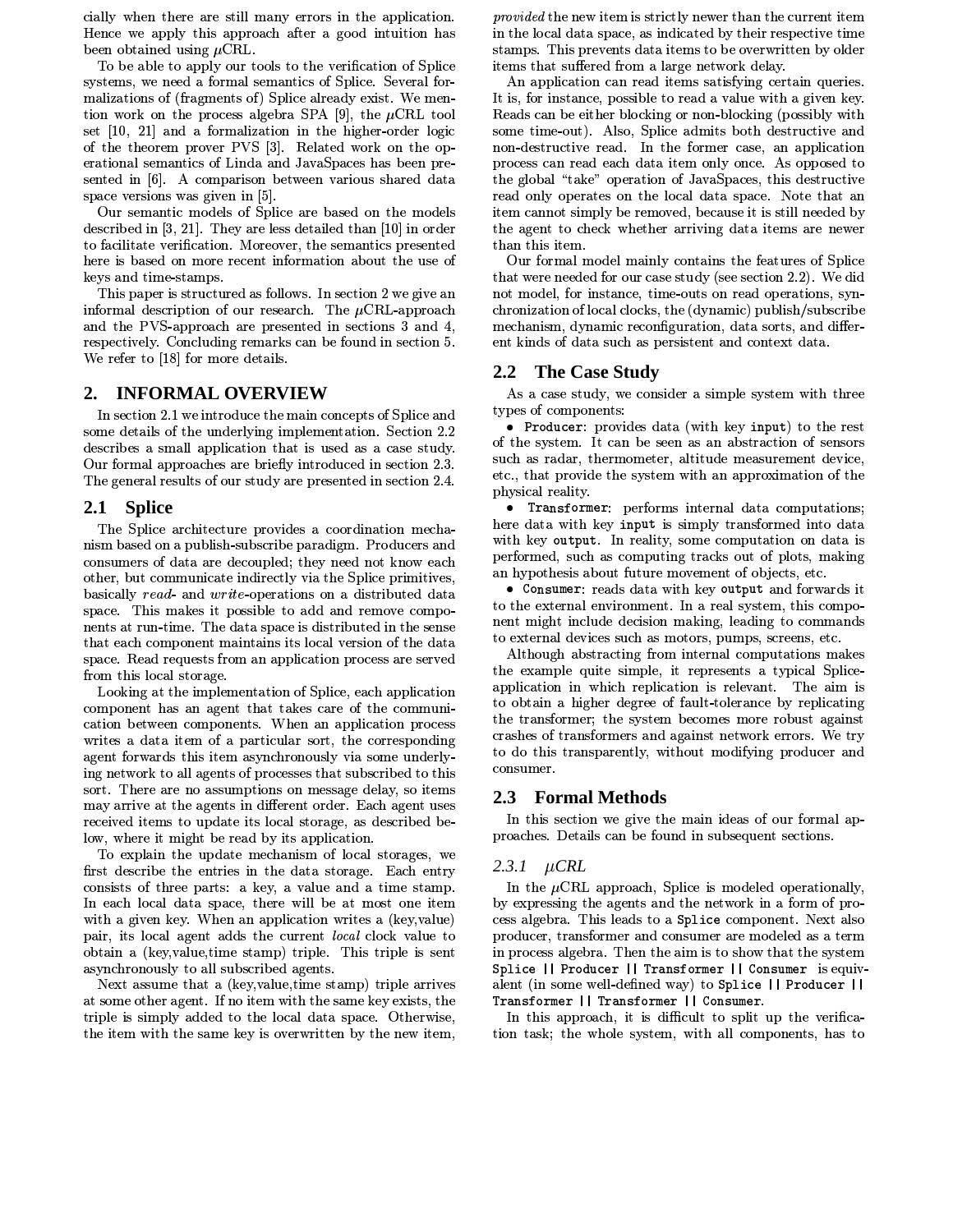be considered. Since the  $\mu$ CRL tool is especially suitable for checking finite systems, we investigated a number of instances of the system. Due to the state-explosion problem. the tool could check a system with at most 5 data items. Still this turned out to be very useful to find errors. We also investigated several types of equivalences, and found surprising differences, depending on the number of data items considered.

To obtain a finite, checkable system that allows rapid prototyping of our ideas, we made some further simplifications in this approach. For instance, we only modeled blocking destructive reads which return a single data item.

### 2.3.2 PVS

The PVS-approach aims at general verification of Spliceapplications. First a denotational semantics is defined for a programming language with Splice primitives. Here we are not aiming at finite models, but instead formulate a general semantics in terms of the powerful higher-order logic of PVS. Specifications are written in an assertional way, describing properties of the system or its components, by means of pre- and postconditions. Using the compositional character of the semantics, verification can also be done compositionally, allowing reasoning with the specifications of components without knowing their implementation.

This compositional approach supports a strong separation of concerns; one can separately verify the satisfaction of the top-level specification, the replication of transformer specification, and the independent implementation of the components.

#### $2.4^{\circ}$ **Results**

Experiments in  $\mu$ CRL with the case study, and several other examples, show that in general replication leads to different external behaviour. Duplication of the transformer typically leads to a duplication in the values output by the consumer. The reason for this was found by inspecting the automatically generated error traces for the case study. The problem is that the replicated transformers have their own local clocks, which are used to time stamp the transformed data items. Due to clock-differences, slightly different copies of the same item are produced. Combined with the asynchronous network, this results in duplication of data by the consumer. We found two possibilities for obtaining correct replication:

• The producer adds sequence numbers to data items, which are copied by the transformer $(s)$ , and the consumer only accepts items with increasing sequence numbers.

• The write primitive of Splice has been extended with an additional time-stamp parameter which replaces the implicitly added time-stamp. The transformer now uses the new primitives, by copying the time stamp. In this way, timestamps reflect the temporal validity of data more accurately. The original producer and consumer are not changed. Now the update mechanism in Splice ensures that items are only overwritten by more recent data.

Only the latter solution is transparent, because replication is obtained without changing producer or consumer. This solution has been validated in  $\mu$ CRL and its correctness has been proved in general using PVS.

### 3. THE  $\mu$ CRL-APPROACH

The  $\mu$ CRL [15] specification language is a combination

of  $(ACP-style)$  process algebra (see e.g.  $[1, 12]$ ) and algebraic datatypes. A system is modeled as a "process", often specified as the parallel composition (||) of a number of other processes, the components. Components are often described by recursive equations, using sequential (.) and alternative (+) composition. Consider, e.g.,  $Buf = in.out Buf$ . Here in and *out* are so-called atomic actions, which can be externally visible actions, or which synchronize with corresponding actions in different components. Atomic actions can be labeled by data parameters in  $\mu$ CRL. Also recursive specifications can have data parameters, which serve as state variables. Input can be modeled by non-determinism, e.g.  $in(0) + in(1)$ models the input of some bit. A generalized choice operator is written with the  $\Sigma$ -operator. Another construct is a *guard*:  $[b] \rightarrow x$ , which can execute x provided boolean b is true. Data, like bits and booleans, but also natural numbers, sets etc., are described by means of algebraic data types. A buffer-with-delay can be modeled as:

$$
Buf(x: Bit) = \sum_{y: Bit} in(y).out(x).Buf(y)
$$

The  $\mu$ CRL tool set [2] supports verification as follows. The operational semantics of a  $\mu$ CRL process is a *labeled transition system* (LTS). This is a rooted directed graph, some of whose edges are labeled with atomic actions. The  $\mu$ CRL tool set allows automatic generation of the LTS from a  $\mu$ CRL specification. The resulting LTS can be inspected by means of visualization, model checking, or equivalence checking. For these activities we used the CADP tool set [11]

The sketched verification route has a clear bottle-neck: the LTS suffers from a combinatorial state explosion, due to the many possible interleavings. To overcome this, the LTS can be minimized modulo some equivalence relation. The equivalence relation used in  $\mu$ CRL is *branching bisimulation* [14]. To avoid the generation of a too large LTS entirely, the  $\mu$ CRL tool applies some reductions already at the symbolic level of the specification. Here many techniques from compiler optimization and theorem proving are used.

This verification method has the limitation that it can only be applied on finite state systems. As advantages, we mention that it is completely automatic, and that it also gives useful feedback in case some requirement doesn't hold. For instance, the model checker will return an execution path which violates the requirement. This is very useful for debugging the specification.

#### **Components and Interfaces 3.1**

We model a Splice system as the parallel composition of the application processes and a separate Splice-process. Subsequently, the Splice-process itself can be defined as the parallel composition of a number of agents and a separate Network-process. The applications *synchronize* with Splice<sup>(-1</sup>) agents) via atomic read- and write-primitives. Similarly, the agents *synchronize* with the network via tell- and askprimitives. See figure 1 for an overview of the system.

Next, we model the interfaces (API) of Splice and the Network in  $\mu$ CRL. Each agent will get a unique address. The read and write actions carry three data parameters: the key, the value and the agent's address. The possibility of synchronizing on write actions and on read actions must also be specified. Here r and w represent the combined action of the application and the agent of performing a read or write action.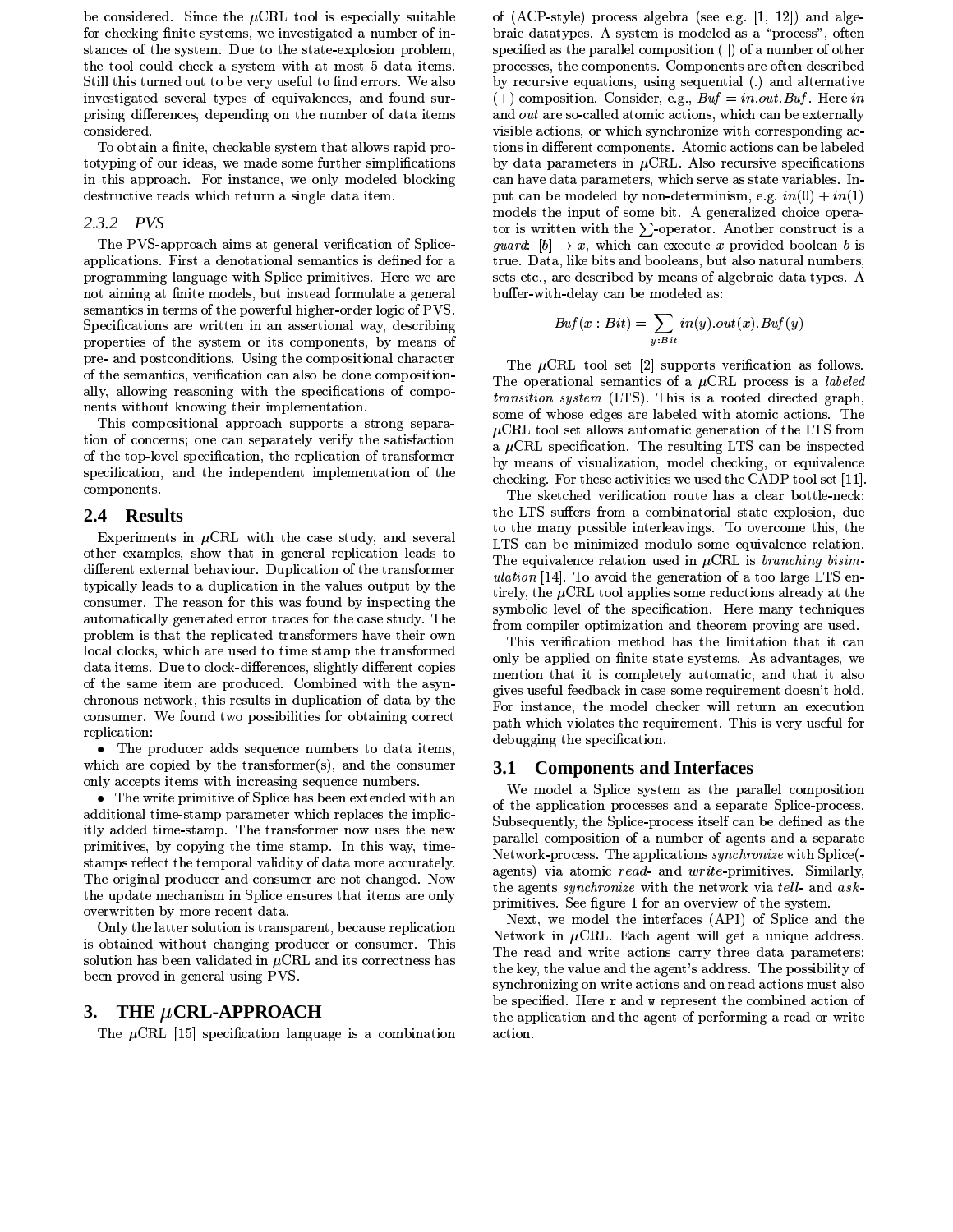

Figure 1: The architecture of a Splice system.

| sort | Key, Value, Address         |
|------|-----------------------------|
| act  | read,r : Key#Value#Address  |
|      | write, w: Key#Value#Address |
| comm | write $ $ write = w         |
|      | read   read = $r$           |

A similar interface (not shown) is used to allow synchronization between agents and the network. A tell action corresponds to broadcasting an entry to a number of addresses asynchronously. An ask action corresponds to receiving an entry from the network at a particular address.

Having fixed the interfaces, we can be more explicit on the composition. For instance, a system with two components  $(P, Q)$  as specified as follows:

```
\begin{array}{l} System = \tau_{\{\mathnormal{r},w\}} \partial_{\{\mathnormal{read}, write\}}(Spline \parallel P \parallel Q) \\ Splice = \tau_{\{a,t\}} \partial_{\{ask, tell\}}(Network \parallel Agent \parallel Agent) \enspace . \end{array}
```
Here parallel composition (||) is ACP-style parallelism, corresponding to an interleaving semantics, with the possibility of synchronization between atomic actions, as defined in the preceding comm-sections. The encapsulation  $\partial$  is needed to enforce synchronization. The hiding  $\tau$  is used to hide externally invisible actions: only the actions in  $P_i$ different from  $read/write$  are externally visible. In the subsequent sections we define the components Network, Agent, and some application processes.

#### $3.2$ The network

For a high-level description of a reliable network with unbounded delay, we introduce the sort Multiset, containing (entry, address)-pairs. The entries will be delivered to the addresses in arbitrary order. Next, some auxiliary functions are needed, such as union, remove and in (membership test). Also the function send\_to\_all is defined in such a way that e.g. send\_to\_all([a,b,c],e) = {(a,e),(b,e),(c,e)}, where a, b, and c are addresses and e is an entry.

Process Network is defined as a recursive specification. with the current multiset as a state variable (B). It has two possible behaviors. At any moment a tell-action can happen from any address a of entry e to recipients in address list AL. Similarly for all a, e an ask-action can happen, provided (e, a) is an element of B. The recursive calls specify the new value of the multi-set in both branches.

```
proc Network(B:Multiset) =
  sum(a:Address, sum(e:Entry, sum(AL:AddressList,
     tel1(a, e, AL)Network(union(B, send_to_all(AL,e))))))sum(a:Address, sum(e:Entry,
    \lceil \text{in}(e,a,B) \rceil \rightarrowask(a,e)
        Network(remove(e, a, B))))
```
#### $3.3$ **The Agents**

The agents maintain a local data base of current entries. Entries are defined as triples (key, value, time stamp), where we choose the natural numbers as time stamps. The data base is modeled as a set of (Entry, Bool)-pairs, where the boolean indicates whether the entry has been used. This is needed to model destructive reads.

| func | entry : Key#Value#Nat->Entry          |  |  |  |  |
|------|---------------------------------------|--|--|--|--|
| sort | Database                              |  |  |  |  |
| func | $empty: \rightarrow$ Database         |  |  |  |  |
|      | add : Entry#Bool#Database -> Database |  |  |  |  |
| map  | value: Key#Database -> Value          |  |  |  |  |
|      | time: Key#Database -> Nat             |  |  |  |  |
|      | unused_elt: Key#Database ->Bool       |  |  |  |  |
|      | update: Entry#Database -> Database    |  |  |  |  |
|      | mark_used: Key#Database ->Database    |  |  |  |  |

Here empty and add are the (list-like) constructors for Database. Furthermore, value and time are functions to retrieve the value and time stamp of an item with a certain key in the database; unused\_elt(k,S) holds if and only if key k refers to an entry in S which is not yet used. Finally, update and mark used are modifiers, in order to update the database with a new entry, or to mark the entry with a certain key as used. These operations are defined by rewrite rules (not shown), formalizing the intended behaviour of the overwrite mechanism.

Next, we define the behavior of the agents. Besides the database (initially empty), an agent has a local clock  $(t : Nat)$ , initially 0), and it is parameterized with its address. The *Agent* process is defined recursively, and consists of three branches. First, an unread entry from the database can be read, which is then marked as used. Second, a new element can be added, which is then time stamped with the current clock value and broadcasted over the network to all subscribers. We assume that some (application-dependent) function is given to compute the subscribers for some key. In this case the clock is increased by one. Finally, some new entry may arrive from the network, after which the database is updated accordingly. So we get:

```
proc Agent (X:Database, i:Address, t:Nat) =
sum(k:Key,
  [unused_elt(k, X)]->
    read(k, value(k, X), i).
    Agent(maxk_user(k, X), i, t))+ sum(k:Key,sum(e:Value,
    write(k, e, i).
    tell(i, entry(k, e, t), subscripts(k)).Agent(X, i, S(t)))+ sum(e:Entry,
    ask(i, e).
    Agent(update(e, X), i, t))
```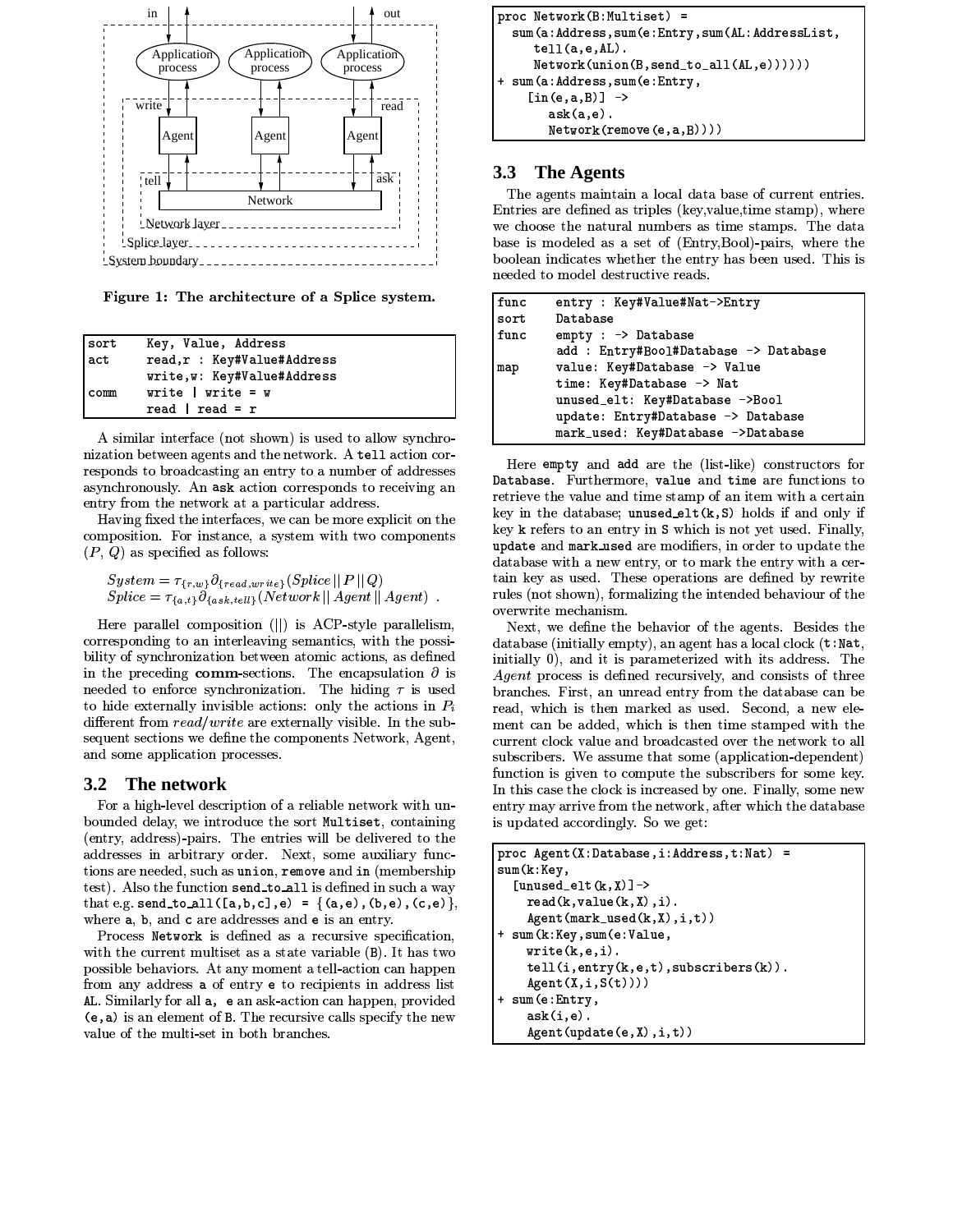### **3.4 Application Processes**

We model a producer and a consumer, which are intermediated by a (number of identical) transformer(s). The system interacts with the external world through in- and out-actions parameterized by Value. When the producer gets some input, it writes it to the database with key input. The consumer tries to read elements with key output and outputs them to the external world. The transformer computes the output values from the input values.

```
input, output: ->Key
func
actin, out: Value
proc
Product(i:Address) =sum(e:Value,
   in(e). write(input, e, i). Producer(i))
Consumer(i:Address) =sum(e:Value,
   read(output, e, i). out(e). Consumer(i))
Transformer(i:Address) =
 sum(e:Value,
   read(input,e,i). write(output,e,i).
   Transformer(i))
```
#### $3.5$ **Verification**

To verify replication, we compare two systems. The first system has a producer, consumer and one transformer. The second system has a producer, consumer and two transformers. We restricted the number of inputs to a parameter  $n$ ; for fixed  $n$ , the system is finite state. The state spaces of both systems are generated and minimized modulo trace equivalence. Our notion of correctness is trace equivalence between systems with and without replication. This is deliberately weaker (coarser) than branching bisimulation equivalence, for reasons described later.



For the two systems (with  $n = 2$ ), we obtain the graphs above, showing that they are not the same. The system on the right with two transformers is able to duplicate out (2). By using the CADP model checker, we could expand this to a concrete trace, including all intermediate read/write actions. As explained earlier, the problem can be repaired by extending the write primitive of Splice. This is achieved by adding a parameter to the read- and write actions:

```
act read, r : Key#Value#Nat#Address
    write, w: Key#Value#Nat#Address
proc Transformer'(i:Address) =
 sum(e:Value, sum(t:Nat,read(input, e, t, i). write(output, e, t, i).
   Transformer'(i)))
```
Again, the version with and without replication were generated and compared using the  $\mu$ CRL tool set. The system could be verified up to five input items.

# 3.6 Concluding remarks on  $\mu$ CRL approach

We notice that  $\mu$ CRL is quite expressive. Especially the combination of choice operators and guards allows the modeling of restricted non-deterministic input and output, in contrast to e.g. value passing CCS [19].

The problem sizes that can be dealt with are limited, but some interesting instances can be generated. In figure 2 we show the size of the state space for  $m$  transformers and  $n$ input items, denoted SYSmn. It appears that we can easily generate situations with up to 3 transformers, or 5 input items (slightly larger instances can be generated, but this is time and memory consuming). The symbolic reduction tools were indispensable to generate these instances.

|                   |                 | generated   | reduced |             |  |
|-------------------|-----------------|-------------|---------|-------------|--|
|                   | $_{\rm states}$ | transitions | states  | transitions |  |
| ${\rm SYS12}$     | $\overline{35}$ | 56          | 6       |             |  |
| ${\rm SYS}22$     | 419             | 1278        | 6       |             |  |
| <b>SYS32</b>      | 4547            | 20465       | 6       |             |  |
| <b>SYS13</b>      | 152             | 350         | 10      | 16          |  |
| <b>SYS23</b>      | 5052            | 22305       | 10      | 16          |  |
| <b>SYS33</b>      | 142472          | 925429      | 10      | 16          |  |
| <b>SYS14</b>      | 611             | 1825        | 15      | 30          |  |
| SYS24             | 55041           | 315712      | 15      | 30          |  |
| SYS <sub>15</sub> | 2339            | 8565        | 21      | 50          |  |
| SYS25             | 566640          | 3984157     | 21      | 50          |  |

#### Figure 2: Size of the generated and reduced LTSs

Finally, the used equivalence relation matters! It appears that the systems with and without replication are not equal modulo branching equivalence with more than two input items. Apparently, this equivalence relation is too fine. We tried several coarser equivalence relations, but many of them fail, when the number of inputs increases. Only trace equivalence appeared to hold (up to 5 input items). This also indicates that a more general tool, dealing with arbitrary many inputs is useful.

#### $\boldsymbol{4}$ . **THE PVS-APPROACH**

The tool PVS [20] is used to give general verifications of Splice-based systems, for instance with an unbounded number of data items or any arbitrary number of transformers. The logic of PVS is a typed higher-order logic in which we express the semantics of Splice. Earlier work on a denotational semantics for Splice [3] showed the equivalence of a global data space view and an implementation with local data spaces for a carefully selected set of Splice-primitives. This result, however, does not hold for the full Splice architecture, which is essentially based on distributed storages.

The semantics for local storages of [3] seems not very convenient for verification; it is based on a partial order of read and write events, with complex global conditions. It also uses process identifiers, which we would like to avoid if possible. Here we aim at a more intuitive denotational semantics, which enables local reasoning as much as possible and also incorporates more recent information about the characteristics of Splice, especially concerning the time stamps.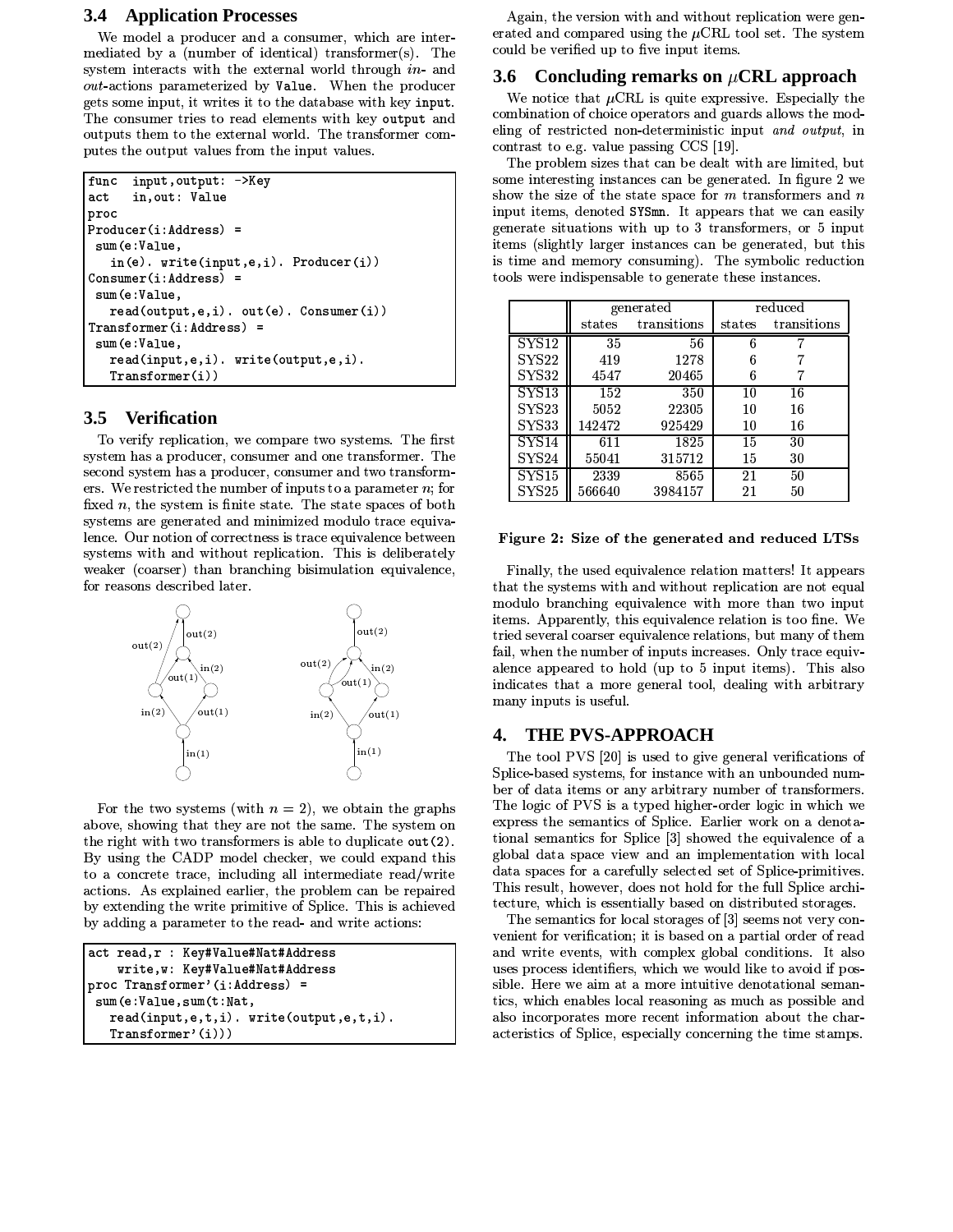A new denotational semantics is presented in section 4.1. The specifications and verification techniques are based on earlier work on compositional program verification in PVS [17] and are described in section 4.2. Section 4.3 contains the PVS-work on the case study.

# **4.1 Denotational semantics**

The PVS theories that describe the general Splice semantics are parameterized by types Data, KeyData, and a key function from data to key data key : [Data -> KeyData]. Moreover, there are parameters for sets of variables, ranging over data and sets of data. As usual, there is a type States which assigns values to variables.

As time domain we use the real numbers. By adding a time stamp to data we obtain data items, represented in PVS as a record with two fields, dat and ts. Extended data items contain an additional boolean used. A data base is a set of these extended items, where used indicates if the item has been read destructively, hence cannot be read by subsequent reads.

| Time | $: IYPE = real$                           |
|------|-------------------------------------------|
|      | $\vert$ DataItems : TYPE = [# dat : Data, |
|      | ts : Time #1                              |
|      | ExtDataItems : TYPE = [# di : DataItems,  |
|      | used : $bool$ #]                          |
|      | DataBases : TYPE = setof[ExtDataItems]    |

The basic idea of the semantics is that for each sequential program we record the current contents of the local data base, the set of data written by the program itself, and the data items assumed to be written by its yet unknown environment. In the semantics, these written data items have an additional logical clock value that is used to avoid causal inconsistencies. Since these logical clocks are not relevant for the current case study, we omit them in the rest of the presentation here.

The written items are used to update the local data base; this may happen non-deterministically, at any point in time. In the sets of written items, the field used indicates whether an item has already been used for an update. For a process in isolation, the environment may write any data item; in each execution they are recorded as an assumption that is checked later at parallel composition and closure.

This leads to semantic primitives of type SemPrim, which are modeled as a record in PVS containing the current state, value of the local clock, local data storage, own written items and items written by the environment.

The denotational semantics of each statement is a function from an initial semantic primitive (representing the effect of preceding statements) to a set of resulting primitives, denoting all possible non-blocking executions. Similar to [17], a program and its semantics are identified, since that provides the most flexible framework. So here a Splice program is simply defined as its semantics, a function which assigns to each initial semantic primitive a set of semantic primitives denoting the outcome of its executions.

```
SpliceProgs : TYPE = [SemPrim -> setof[SemPrim]]
prog, prog1, prog2 : VAR SpliceProgs
```
A basic skip statement simply yields a set containing only the initial state. The full skip statement is more complicated; it also includes a so called UPDATE statement which

allows arbitrary environment writes and non-deterministic updates of the data base using the write sets. The update of the data base formalizes the mechanism described before. using keys and time stamps. In this way, we define all basic statements, such as assignment, read, and write; they all include UPDATE.

A read statement Read(svar, q, destr) has three parameters: a variable svar, ranging over sets of items, a query q, and a boolean destr which indicates whether the read should be destructive. The query is a predicate over the current state and database, specifying subsets of the data base that might be read. If such a subset exists, it is assigned to svar, otherwise the read statement blocks. The query may disallow the empty set, specifying a blocking read.

A write statement Write(e) adds a data item specified by expression e and extended with the current value of the clock to the set of own writes. This statement also increases the local clock. Since all other statements do not decrease the clock, this ensures that all writes of a sequential program have different time stamps.

We also define a number of compound constructs, such as sequential composition Seq (prog1, prog2), choice construct IfThenElse(b, prog1, prog2) and infinite loop Loop(prog). At parallel composition prog1 // prog2 we check whether the environment writes of one program are equal to the union of the own writes of the other program and the remaining environment writes of the compound construct. Finally, there is a closure operation Close (prog) which requires that there are no environment writes; hence all consumed items must have been produced inside the program itself.

# 4.2 Specification and verification

To obtain a very flexible framework, suitable for top-down program design, we freely mix specifications and program constructs. Starting from a specification, gradually more programming constructs can be introduced, until finally all specifications are removed. Hence we define a specification also as a program. Here we use a pre- and postcondition style specification, where an assertion is a predicate over the semantic primitives.

```
Assertions : TYPE = pred[SemPrim]
            : VAR Assertions
p, q: VAR SemPrim
sp, sp0
spec(p,q) : SpliceProgs =
  LAMBDA sp0 : \{ sp | p(sp0) \text{ IMPLIES } q(sp) \}
```
We define when  $\text{prog1}$  refines  $\text{prog2}$ , denoted  $\text{prog1} \Rightarrow \text{prog2}$ , as the subset relation. It is reflexive and transitive.

```
=>(prog1,prog2) : bool =
   FORALL sp0 : subset?(prog1(sp0),prog2(sp0))
```
Verification of this refinement relation is supported by a number of proof rules that have been proved using the interactive theorem prover of PVS. As an example, we show the monotonicity rule for parallel composition, formulated in PVS as a theorem with label mono\_par:

| mono_par : THEOREM                                          |  |
|-------------------------------------------------------------|--|
| $(prog3 \Rightarrow prog1)$ AND $(prog4 \Rightarrow prog2)$ |  |
| IMPLIES                                                     |  |
| $((prog3 // prog4) =&>(prog1 // prog2))$                    |  |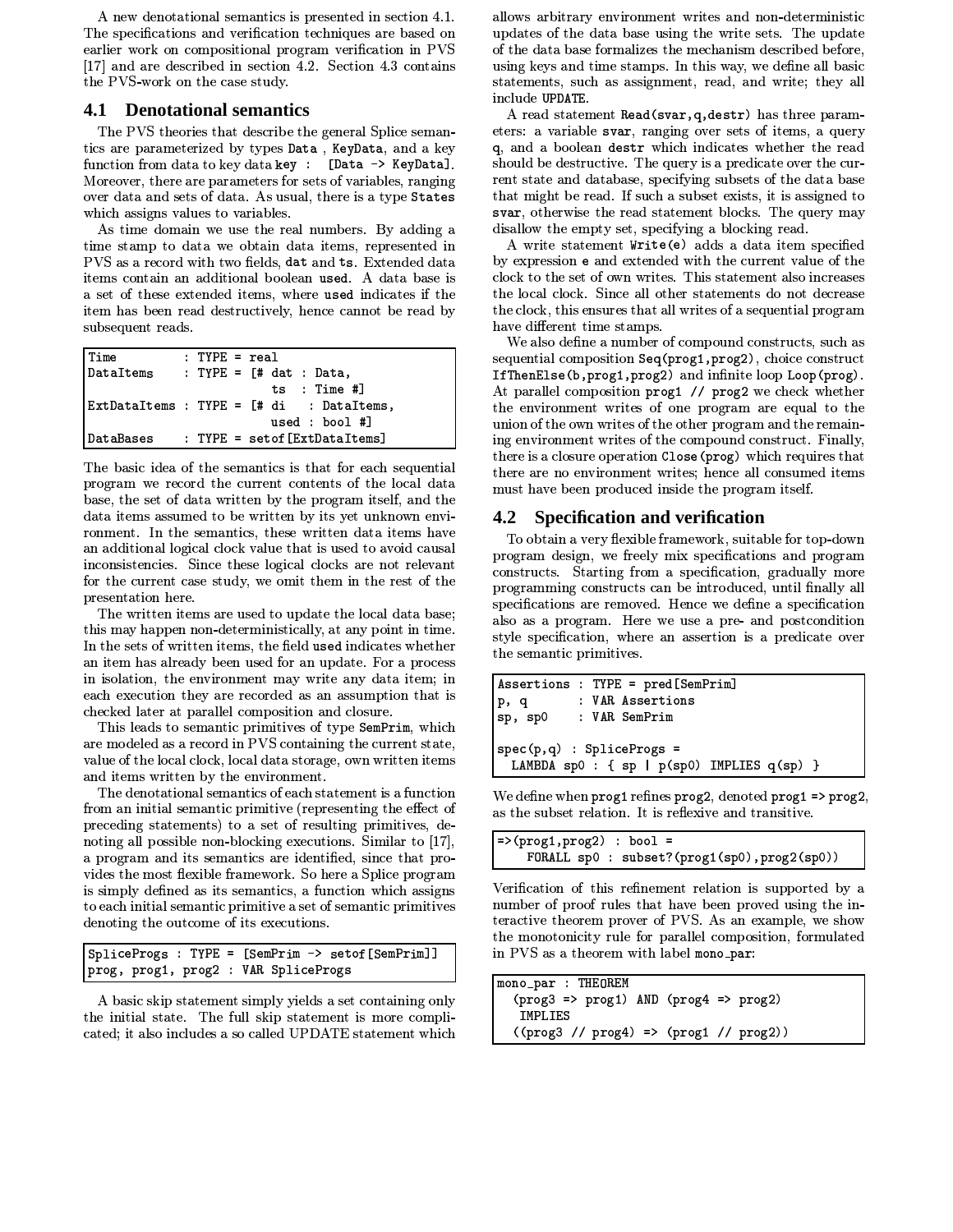# 4.3 Case study

To model the case study in PVS, we import the general PVS theories described above with the following parameters. Data consists of name and value, where the name acts as key.

```
DataName : TYPE = {input, output, out}
DataVal : TYPE = nat
        : TYPE = [# name : DataName,Data
                    val : DataVal #]
KeyData : TYPE = DataNamekey(dvar: Data): KeyData = name(dvar)
```
### 4.3.1 Top-level specification

The top-level specification, TopLevel, expresses that if there are no writes outside the system then the out-values are increasing, i.e. for two items edi1 and edi2 in ownw with name out we have that val (edi1) < val (edi2) IFF  $ts(edi1)$  <  $ts(edi2)$ . Using suitable abbreviations, this can be written as follows.

pre : Assertions = LAMBDA sp0 :  $db(sp0)$ = emptyset AND ownw(sp0) = emptyset AND  $envw(sp0) = emptyset$ postTopLevel : Assertions = LAMBDA sp : empty?(envw(sp)) IMPLIES  $Increasing(0ut(own(sp)))$ TopLevel : SpliceProgs = spec(pre, postTopLevel)

### 4.3.2 Specifying components

The aim is to implement the above specification by a producer, one or more transformers, and a consumer. For the producer we specify that it produces only input-values, and its writes should be increasing. The consumer produces only out-items and it just maintains the order of items, i.e. if the environment writes increasing output-items, then it will also write increasing out-items. In PVS, omitting many details:

```
postProd : Assertions = LAMBDA sp :
    NameOwnw(input)(sp) AND Increasing(ownw(sp))
Prod : SpliceProgs = spec(pre, postProd)
postCons : Assertions = LAMBDA sp :
  Name0wnw(out)(sp) AND
     MaintainOrder(Output(envw(sp)),
                      Out(\text{own}(sp)))Cons : SpliceProgs = spec(pre, postCons)
```
To satisfy the top-level specification, we introduce the following specification for the transformer:

```
postTrans : Assertions = LAMBDA sp :
  Name0wnw(output)(sp) AND
     MaintrainOrder(Input(env(sp)),[Output(own(sp))]Trans : SpliceProgs = spec(pre, postTrans)
```
### 4.3.3 Verifying the design

Using the specifications above, it is relatively easy to verify that the three components in parallel lead to the top-level specification.

```
DesignCorrect: THEOREM
    (Prod // (Trans // Cons)) => TopLevel
```
Next, the components can be implemented independently. By the monotonicity property (and transitivity of  $\Rightarrow$ ), conformance to the top-level specification is still guaranteed. For instance, using a data variable d and appropriate definitions for dinit, dval, and dnext, we can obtain a correct program for the producer:

| Producer : SpliceProgs =                 |  |
|------------------------------------------|--|
| Seq(Assign(d,dinit),                     |  |
| Loop(Seq(Write(dval), Assign(d,dnext)))) |  |
| ProdCor : LEMMA Producer => Prod         |  |

Similarly for the transformer and the consumer.

#### 4.3.4 Introducing replication

Note, that the previous transformer specification cannot be replicated. This has been proved in PVS by constructing a counter example manually.

|  |  |  |  | NoRepl : LEMMA NOT ((Trans // Trans) => Trans) |  |  |  |  |  |
|--|--|--|--|------------------------------------------------|--|--|--|--|--|
|--|--|--|--|------------------------------------------------|--|--|--|--|--|

To obtain a transformer that can be replicated, we modify the specification such that it also maintains the time stamp of the input item, as expressed by assertion MaintainTs.

```
postTransNew : Assertions = LAMBDA sp :
     NameOwnw(output)(sp) AND MaintainTs(sp)
TransNew : SpliceProgs = spec(pre, postTransNew)
```
We prove that the new transformer refines the old one, so it still conforms to the top-level specification.

```
NewImplies01d : LEMMA TransNew => Trans
NewCorrect: THEOREM
    (Prod // (TransNew // Cons)) => TopLevel
```
Now we can prove replication of the new transformer and insert it into the system (as many times as we want).

```
TransNewRepl : THEOREM
    (TransNew // TransNew) => TransNew
NewReplCorrect: THEOREM
    (Prod // ((TransNew // TransNew) // Cons))
      => TopLevel
```
With the current Splice primitives, however, the new transformer specification cannot be implemented; there is no possibility to specify the value of the time stamp. Hence we propose to add a write primitive Write (e, texp) which has as additional parameter a time expression texp that is used in the time stamp field of the data item written.

#### 5. **CONCLUSION**

To achieve transparent replication of components on top of the distributed data space architecture Splice, we propose a slightly extended write command. By adding a time expression that replaces the default time stamp of data, the temporal validity of data can be expressed more accurately. Together with the update mechanism of Splice, where data with old time stamps cannot overwrite newer